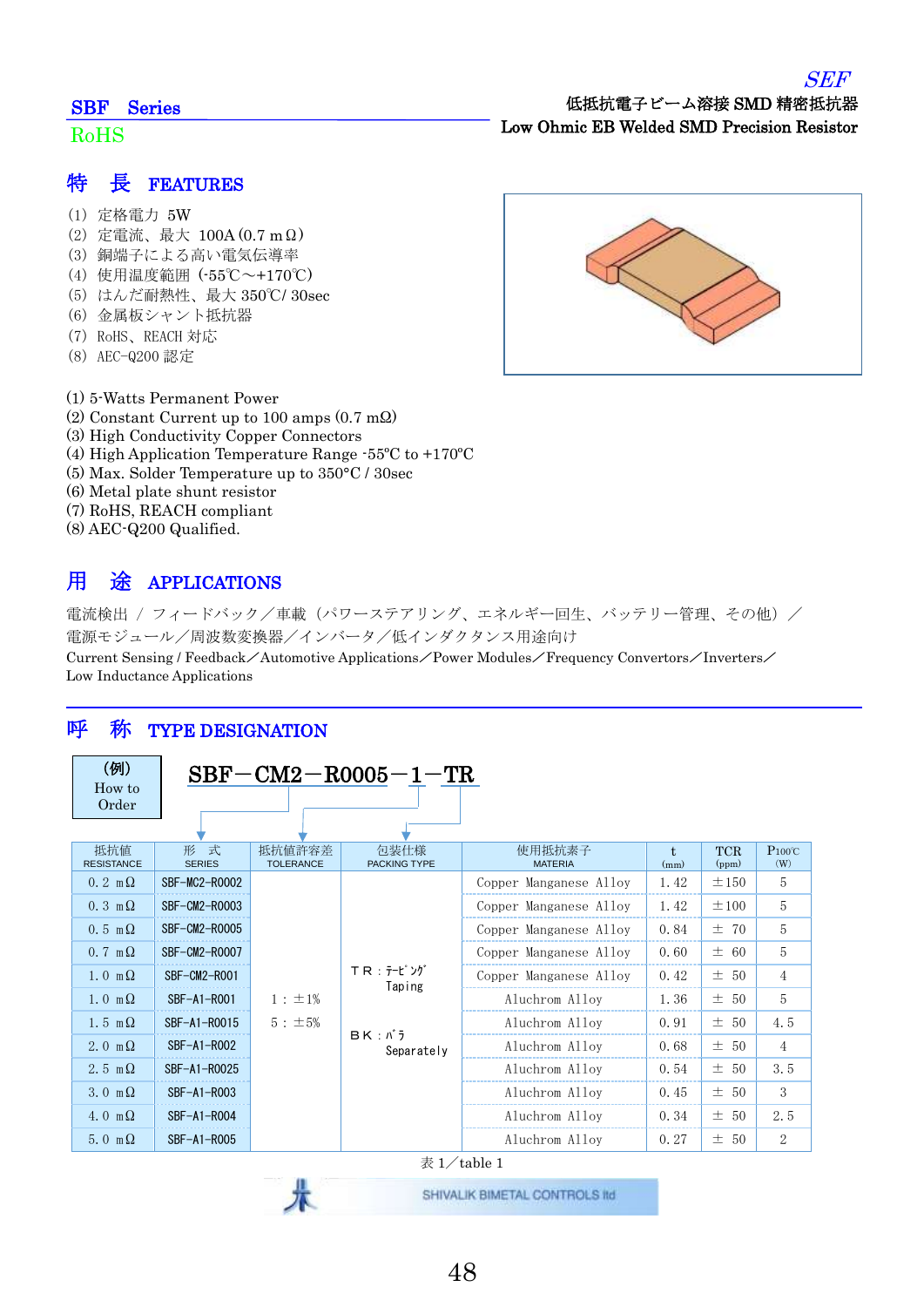Ī

#### 寸 法 DIMENSIONS



単位/unit (mm)

\*\* t≦0.68 mm の場合の寸法公差、 >0.68 mm の場合、 +0/-0.8

\*\* Tolerance for t≦0.68 mm, for t>0.68 mm applicable tolerance is +0/-0.8

### 推奨ランドパターン RECOMMENDED PAD DIMENSIONS



# 定 格 RATING

| 抵抗値 / Resistance Values                          | $0.2, 0.3, 0.5, 0.7, 1, 1.5, 2, 2.5, 3, 4, 5$ | $(m\Omega)$   |  |
|--------------------------------------------------|-----------------------------------------------|---------------|--|
| 抵抗値許容差/Tolerance                                 | 1. 5                                          | (%)           |  |
| TCR - 抵抗温度係数 (抵抗素子) *                            | $\leq$ +10 (Manganese),                       |               |  |
| TCR - Temperature Coefficient (Resistive Alloy)* | $\leq$ -25 (Aluchrom)                         |               |  |
| 使用温度範囲/Applicable Temperature Range              | $-55 \sim +170$                               | °C.           |  |
| 負荷能力/Load Capacity                               | 表 1 参照/ See table 1                           |               |  |
| インダクタンス/Inductance                               | $\epsilon$ 2                                  | nН            |  |
| 耐久性/Stability Deviation                          | $< 0.5$ after 2000 Hours, Tt* = 110 °C        | $\frac{0}{0}$ |  |
| * T <sub>t</sub> = 端子温度/Terminal temperature     | $<$ 1.0 after 2000 Hours. Tt* = 140 °C        | %             |  |

 $*+20 \sim +60$ °C

SHIVALIK BIMETAL CONTROLS IId